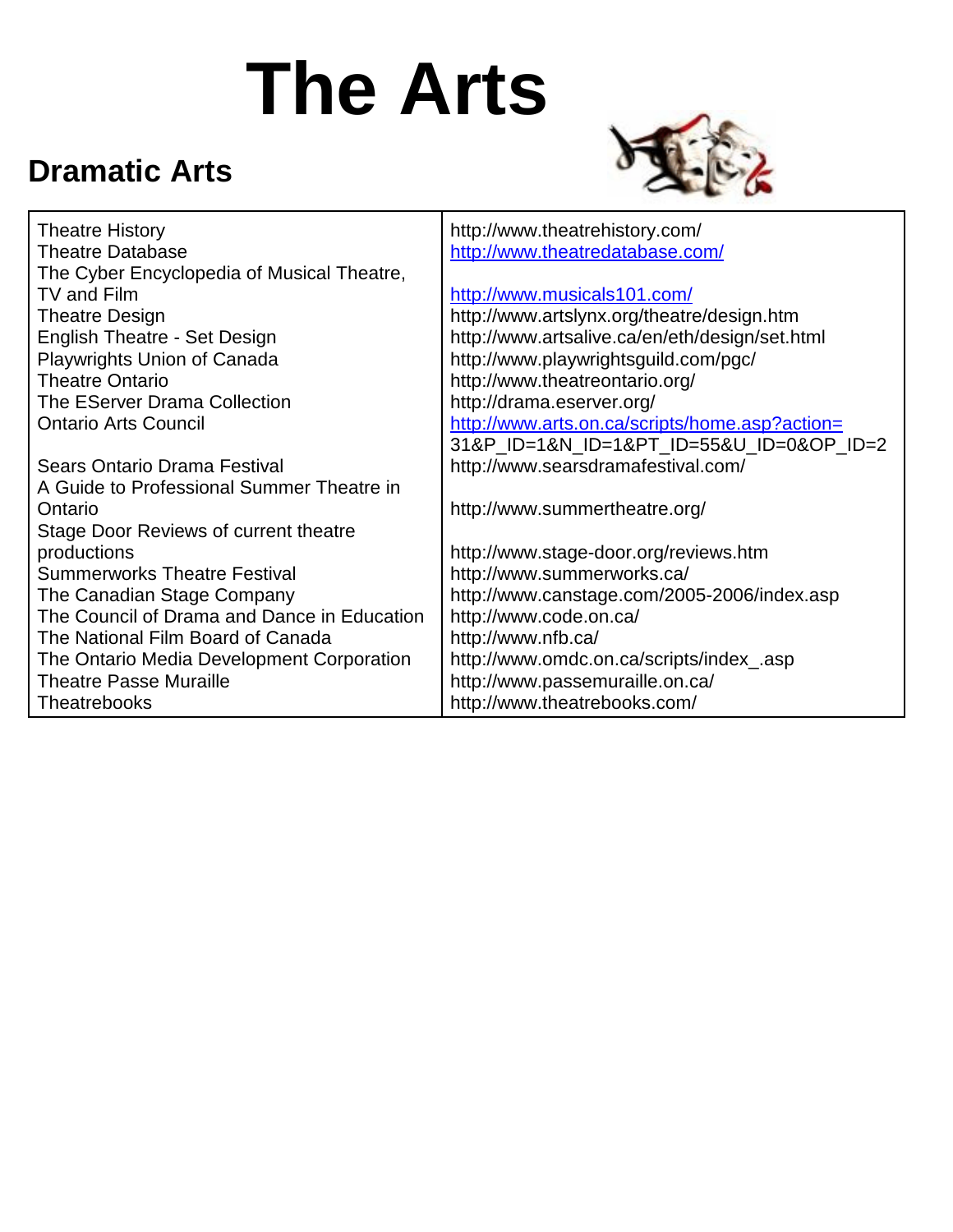

## **The Arts**

#### **Music**

| Encyclopedia of Music in Canada<br>American Society of Composers and<br><b>Performers</b> | http://www.collectionscanada.gc.ca/emc/index-e.html<br>http://www.ascap.com/index.html |
|-------------------------------------------------------------------------------------------|----------------------------------------------------------------------------------------|
| Society of Composers, Authors, and Music                                                  | http://www.socan.com/                                                                  |
| <b>Publishers of Canada</b>                                                               |                                                                                        |
| <b>CBC Music Archives</b>                                                                 | http://www.cbc.ca/arts/music/index.html                                                |
| <b>Essentials of Music</b>                                                                | http://www.essentialsofmusic.com/                                                      |
| <b>Audio Engineering Society</b>                                                          | http://www.aes.org/                                                                    |
| <b>Music Education Online</b>                                                             | http://www.musiceducationonline.org/links/linxtech.html                                |
| Instrument Encyclopedia                                                                   | http://www2.si.umich.edu//chico/instrument/                                            |
| <b>Classic Music Guide</b>                                                                | http://www.classicalarchives.com/                                                      |
| Ear Training                                                                              | http://www.earpower.com/                                                               |
| Electronic Musician Magazine                                                              | http://www.emusician.com/                                                              |
| <b>Recording Magazine</b>                                                                 | http://www.recordingmag.com/                                                           |
| <b>Digital Music Production Site</b>                                                      | http://www.harmony-central.com/                                                        |
| <b>Music Player Network</b>                                                               | http://www.musicplayer.com/                                                            |
| Rock and Roll Hall of Fame Museum                                                         | http://www.rockhall.com/                                                               |
| <b>TAXI (Connections for Budding Stars to</b>                                             |                                                                                        |
| <b>Recording Companies)</b>                                                               | http://www.taxi.com/                                                                   |